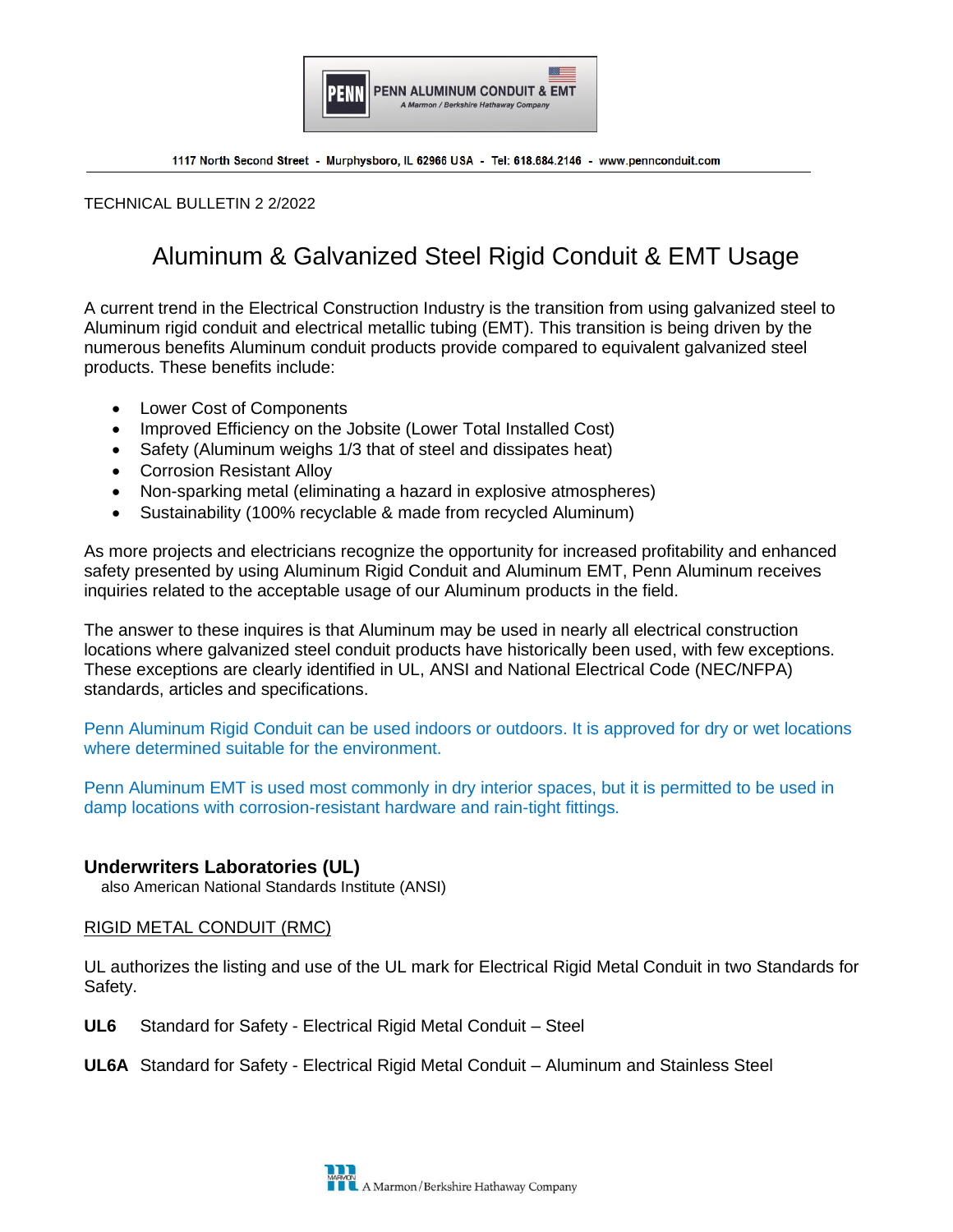

In Section 3, Definitions, of each of these Standards, Electrical Rigid Metal Conduit is defined the same except for referencing the difference in material.

*"Electrical Rigid Metal Conduit – steel (ERMC-S) or aluminum (ERMC-A) – A threadable steel (or aluminum) raceway of circular cross-section designed for the physical protection and routing of wire conductors and use as an equipment grounding conductor when installed utilizing appropriate fittings.*

All measurable dimensions relating to the conduit tube or pipe, couplings, elbows and nipples are identical between these two UL standards.

Due to the difference in weight (Aluminum being 1/3 the weight of steel), the standards reflect this variance in the same Table 5.2 *Length and Weight of Finished Conduit*, but the lengths by trade sizes shown are the same.

#### Section 5 – Construction

Section 5 of both the UL6 and UL6A standards present the requirements for all of the conduit products covered.

Due to the fact that the steel tube used for rigid conduit is a product that is welded and susceptible to corrosion, a good portion of this section in the UL6 standard details the weld bead limitations and protective coating (normally zinc galvanization) requirements (5.3).

Penn Aluminum Rigid Conduit is manufactured using aluminum extrusion technology that does not create the weld bead that is of concern in the UL6 standard for rolled-and-welded steel tube.

The UL6A Standard references a maximum copper content percentage of no more than 0.40% in the alloy of the Aluminum used in the construction of the tube. This content percentage is not a concern due to the design specified 6061 series recycled Aluminum alloy Penn Aluminum uses for production of our RMC products.

Aluminum is a corrosion resistant material. Section 5.3 of the UL6A standard directly states that *Electrical rigid metal conduit made of aluminum does not require a protective coating.* Though protective coatings for Rigid Aluminum Conduit are not required as they are with steel, the standard does allow the use of protective coatings to be employed.

The specific locations or applications that do require Rigid Aluminum Conduit to have a protective coating are when intended for use in concrete, for direct burial (soil), or for use in severely corrosive environments. (5.3.1)

**Beyond this statement, there are no additional references in either UL standard that would differentiate in application or usage location between galvanized steel rigid conduit and Penn Aluminum uncoated Aluminum Rigid Metal Conduit.**

**NOTE - The NFPA National Electrical Code addresses the allowable usage of both Rigid Metal Conduit and Electrical Metallic Tubing in Hazardous Locations which will be explained below.**

**L** A Marmon/Berkshire Hathaway Company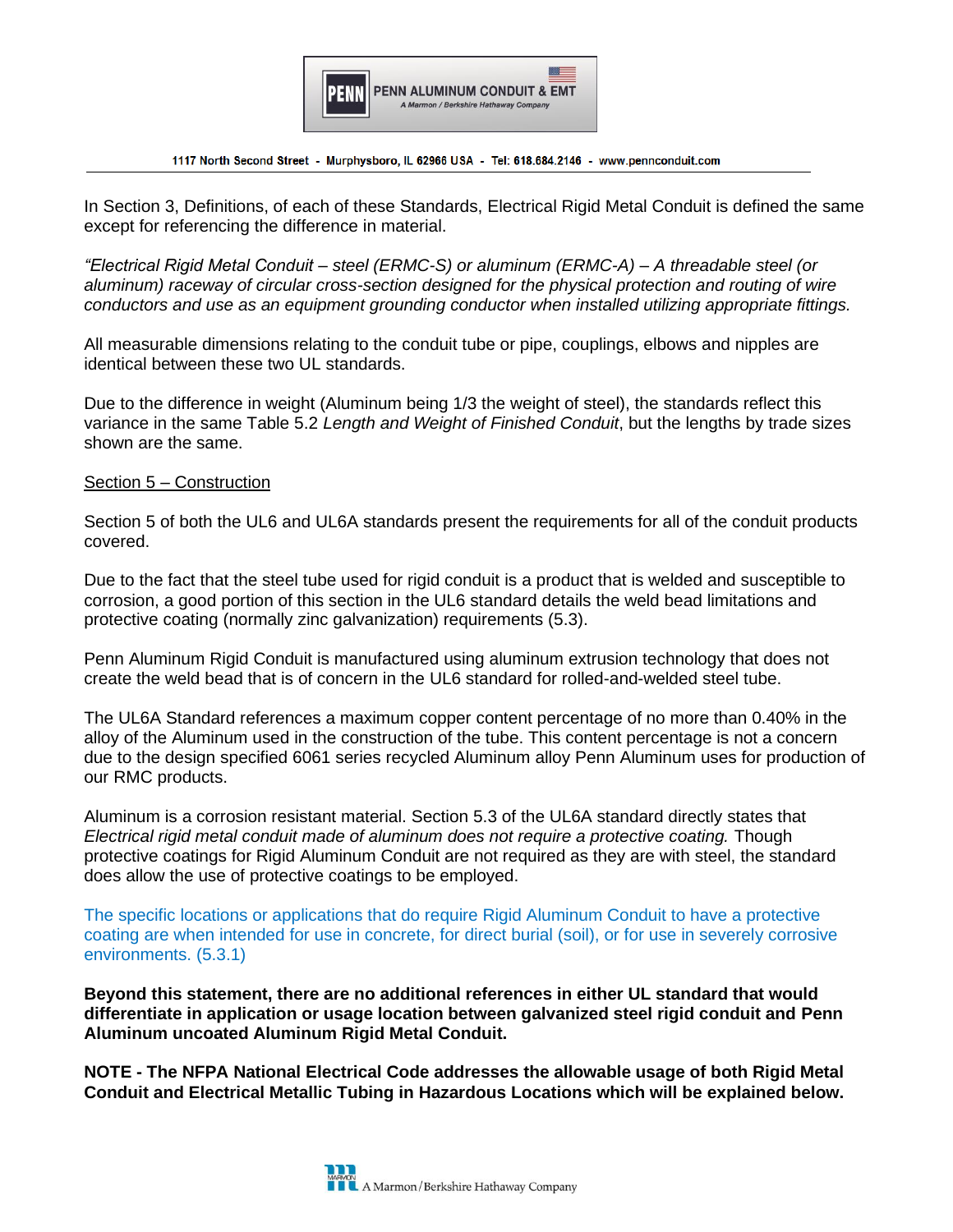

## ELECTRICAL METALLIC TUBING (EMT)

UL authorizes the listing and use of the UL mark for Electrical Metallic Tubing (EMT) in two Standards for Safety.

**UL797** Standard for Safety - Electrical Metallic Tubing – Steel

**UL797A** Standard for Safety - Electrical Metallic Tubing – Aluminum and Stainless Steel

As with the Standards for Rigid Metal Conduit, the differences between these UL requirements are specifically related to the weld line of steel EMT and the protective coating(s) required to provide corrosion protection to the steel.

All dimensional specifications for galvanized steel and Penn Aluminum EMT are the same for each trade size. As with the Rigid Metal Conduit standards, there is a difference between the UL797 Steel and UL797A Aluminum standards related to the lesser weight of Penn Aluminum EMT.

The UL797A Standard references a maximum copper content percentage of no more than 0.40% in the alloy of the Aluminum used in the construction of the tube. As with the RMC, this content percentage is not a concern due to the design specified 6061 series recycled Aluminum alloy Penn Aluminum uses for production of its EMT products.

Section 5 of UL797A states simply that Aluminum electrical metallic tubing does not require a protective coating. This is due to the corrosion resistant nature of Aluminum.

The specific locations or applications that do require Rigid Aluminum Conduit to have a protective coating are when intended for use in concrete, for direct burial (soil), or for use in severely corrosive environments. (5.1)

**Beyond this statement, there are no additional references in either UL standard that would differentiate in application or usage location between galvanized steel rigid conduit and Penn Aluminum uncoated Aluminum Rigid Metal Conduit.**

**NOTE - The NFPA National Electrical Code addresses the allowable usage of both Rigid Metal Conduit and Electrical Metallic Tubing in Hazardous Locations which will be explained below.**

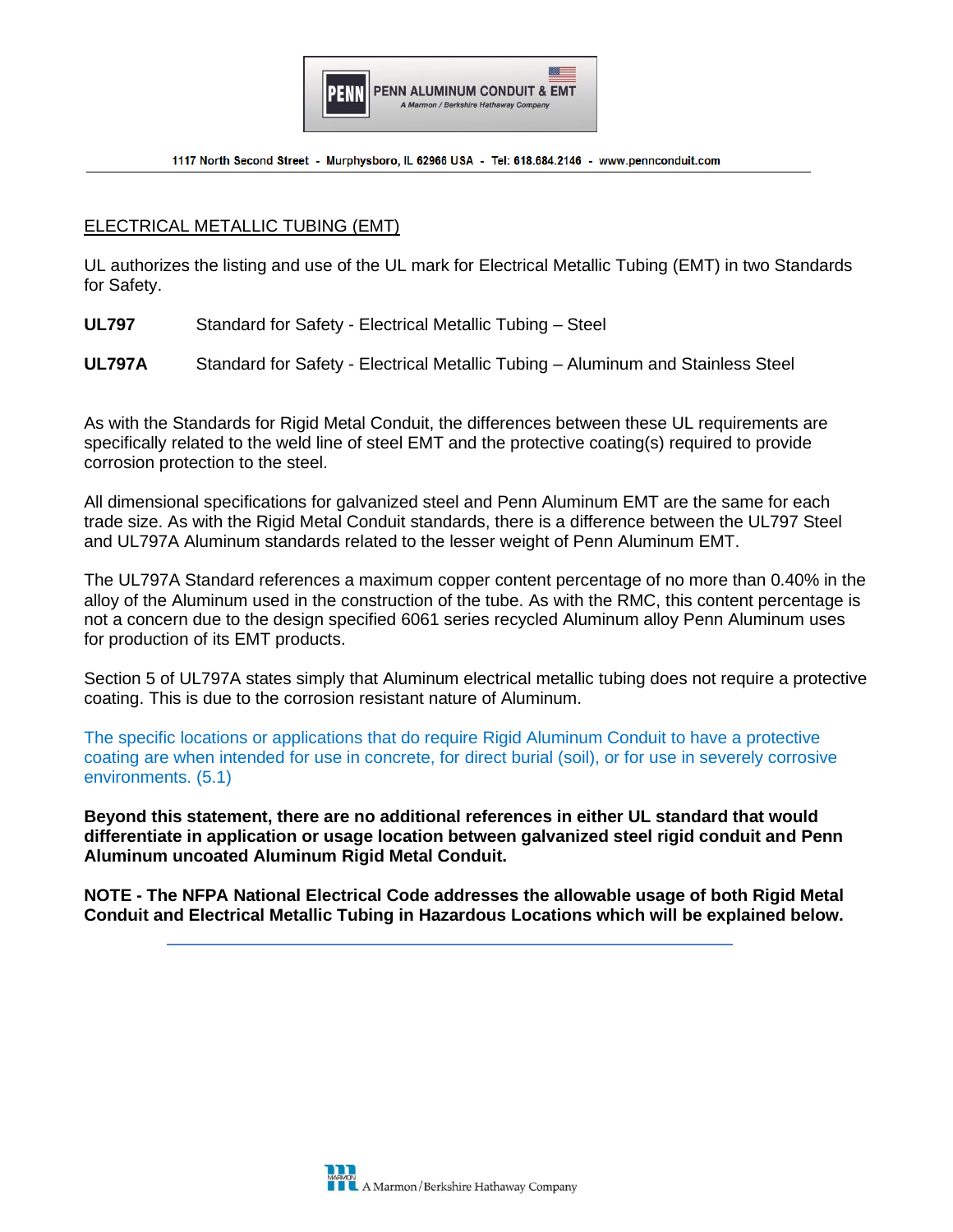

# **National Fire Protection Association (NFPA)nn National Electrical Code 2017**

### ARTICLE 344 - RIGID METAL CONDUIT: TYPE RMC

Part I identifies the scope of Article 344 covering the use, installation and construction specifications for rigid metal conduit (RMC) and associated fittings.

It also defines Rigid Metal Conduit as a threadable raceway of circular cross section designed for the physical protection and routing of conductors and cables and for the use as an equipment grounding conductor when installed with its integral or associated coupling and appropriate fittings.

Part II details the Installation of RMC and in 344.10 provides for Uses Permitted.

- (A) Atmospheric Conditions and Occupancies
	- (1) Galvanized Steel and Stainless Steel RMC shall be permitted under all atmospheric conditions and occupancies.
	- (3) Aluminum RMC shall be permitted to be installed where approved for the environment. Rigid aluminum conduit encased in concrete or in direct contact with the earth shall be provided with approved supplementary corrosion protection.
- (B) Corrosive Environments
	- (1) Galvanized Steel, Stainless Steel, and Red Brass RMC, Elbows Couplings and Fittings shall be permitted to be installed in concrete, direct contact with the earth, or in areas subject to severe corrosive influences where protected by corrosion protection approved for the condition.
	- (2) Supplementary Protection of Aluminum RMC. Aluminum RMC shall be provided with approved supplementary corrosion protection where encased in concrete or in direct contact with the earth.

Part III recognizes the Construction Specifications of RMC

344.100 states that RMC shall be made of one of the following:

- (1) Steel with protective coating
- (2) Aluminum
- (3) Red brass
- (4) Stainless steel

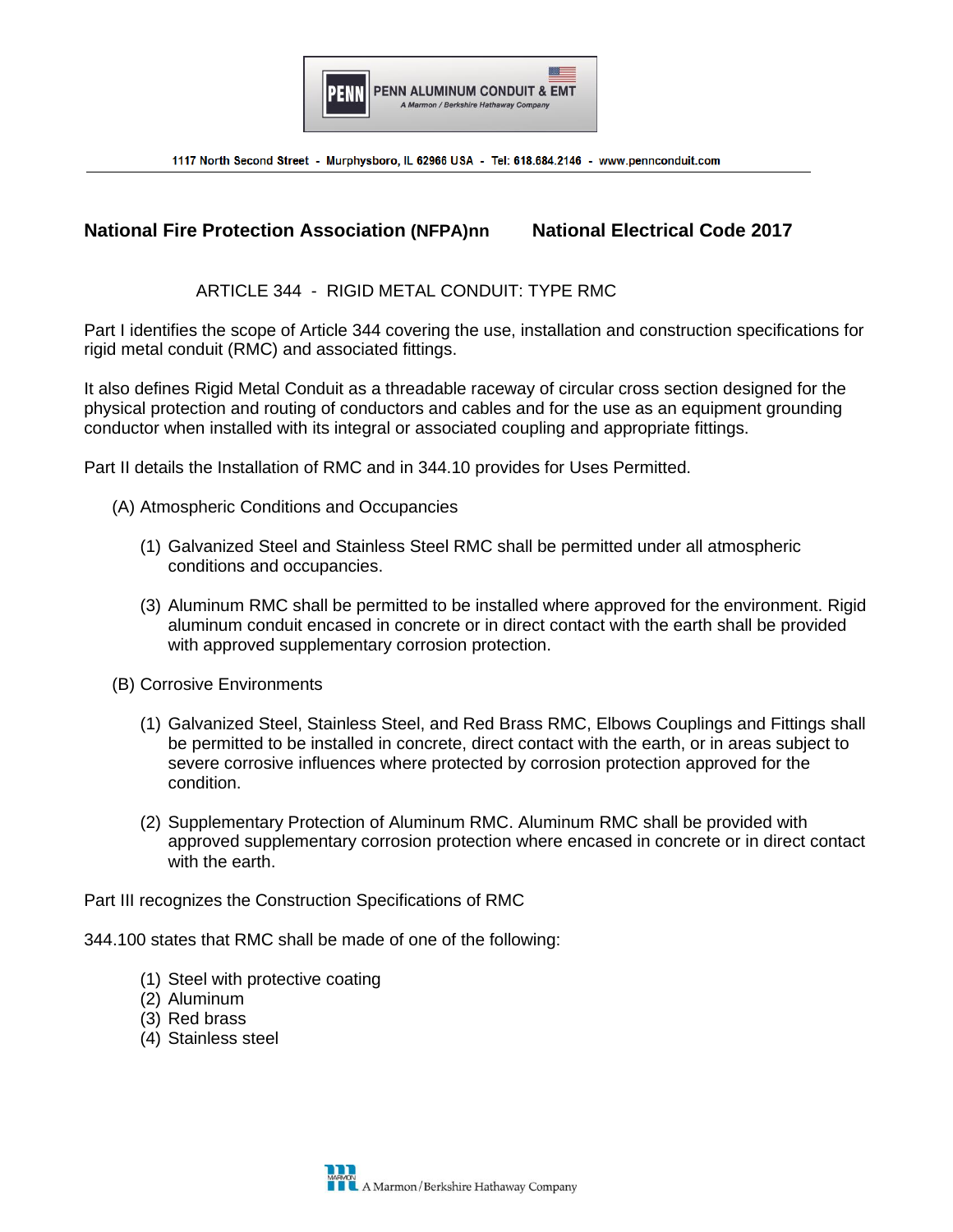

ARTICLE 358 - Electrical Metallic Tubing: Type EMT

Part I identifies the scope of Article 358 covering the use, installation and construction specifications for electrical metallic tubing (EMT) and associated fittings.

It also defines EMT as an unthreaded thinwall raceway of circular cross section designed for the physical protection and routing of conductors and cables and for use as an equipment grounding conductor when installed utilizing appropriate fittings.

Part II details the Installation of EMT and in 344.10 provides for Uses Permitted.

- (A) Exposed and Concealed. The use of EMT shall be permitted for both exposed and concealed work for the following:
	- (1) In concrete, in direct contact with the earth or in areas of severe corrosive influences where installed in accordance with 358.10(B)
	- (2) In dry, damp, and wet locations
	- (3) In any hazardous (classified) location as permitted by other articles in this code
- (B) Corrosive Environments
	- (1) Galvanized Steel and Stainless Steel EMT, Elbows, and Fittings shall be permitted to be installed in concrete, in direct contact with the earth, or in areas subject to severe corrosive influences where protected by corrosion protection approved as suitable for the condition.
	- (2) Supplementary Protection for Aluminum EMT. Aluminum EMT shall be provided with approved supplementary corrosion protection where encased in concrete or in direct contact with the earth.

In section 358.12, the Article identifies the conditions under which EMT (Steel or Aluminum) shall not be used.

- (1) Where subject to severe physical damage
- (2) For the support of luminaires or other equipment except conduit bodies no larger than the largest trade size of the tubing.

#### DISSIMILAR METALS

Section 358.14 provides for the use of dissimilar metals when using Aluminum EMT.

*Where practicable, dissimilar metals in contact anywhere in the system shall be avoided to eliminate the possibility of galvanic action. Aluminum fittings and enclosures shall be permitted to be used with galvanized steel EMT, and galvanized steel fittings and enclosures shall be permitted to be used with aluminum EMT where not subject to severe corrosive influences.*

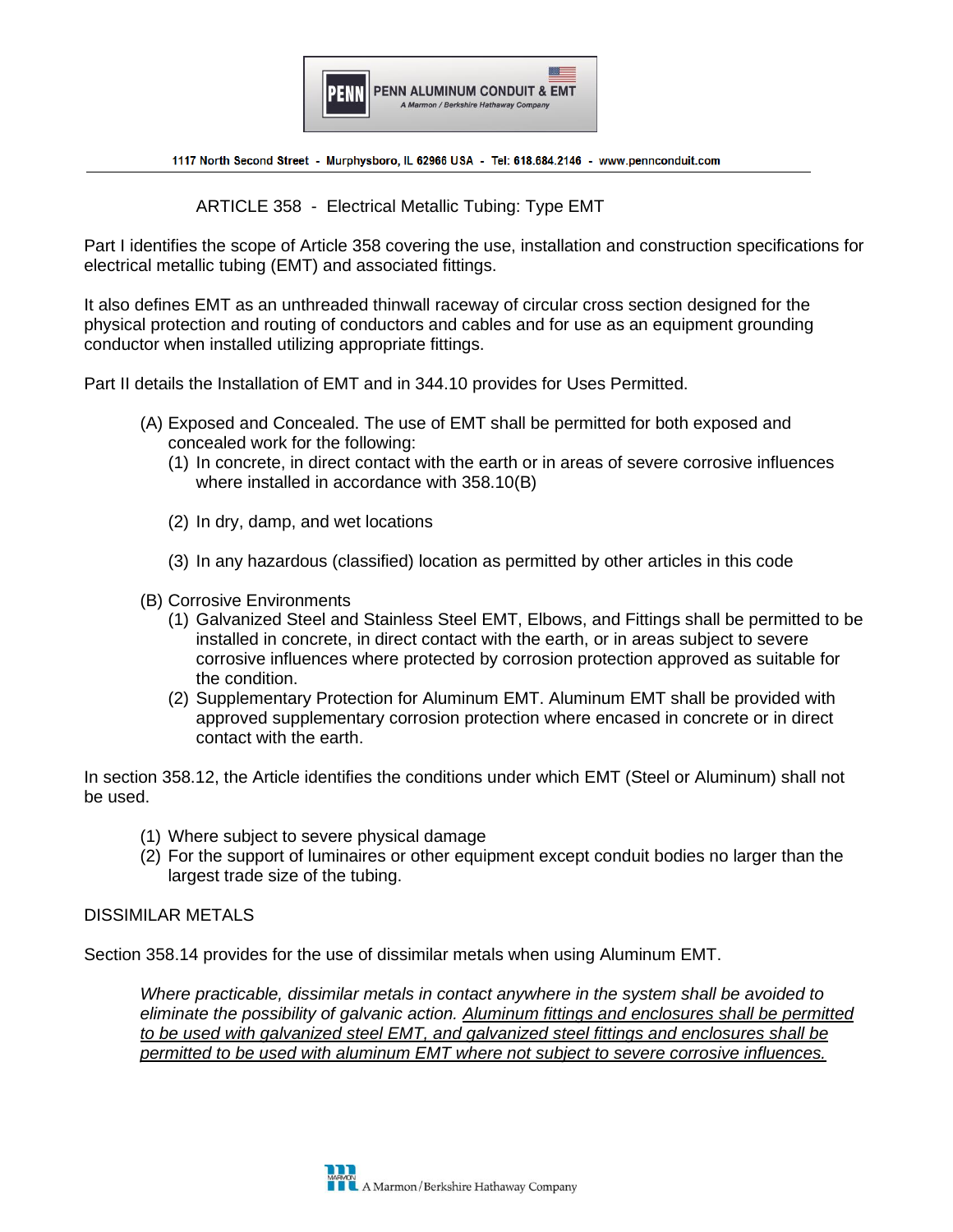

*Stainless steel EMT shall only be used with stainless steel fittings and approved accessories, outlet boxes and enclosures.*

Part III of Article 358 recognizes the Construction Specifications of EMT.

358.100 states that EMT shall be made of one of the following:

- (1) Steel with protective coating
- (2) Aluminum
- (3) Stainless steel

ARTICLE 500 - HAZARDOUS (Classified) LOCATIONS, CLASSES I, II, III, DIVISIONS 1 AND 2

Chapter 5 of the National Electrical Code covers the requirements for electrical and electronic equipment and wiring for all voltages through detailed "Classes" and "Divisions" in Hazardous Locations in Articles 500 through 504. *(There are exceptions and additional Articles for specific or unique hazards.)*

Article 501 – Class I Locations

Locations where fire or explosion hazards may exist due to flammable gases or vapors or flammable liquids.

Part II Wiring

501.10 Wiring Methods. Wiring methods shall comply with 501.10 (A) or (B)

- (A) Class I, Division 1
	- (1) General. In class I, Division 1 locations, the wiring method (a) through (f) shall be permitted:
		- (a) **Threaded rigid metal conduit (RMC)** or threaded steel intermediate metal conduit.
- (B) Class I, Division 2
	- (1) General. In Class I, Division 2 locations, all wiring methods permitted in 501.10 (A) and the following wiring methods shall be permitted:
		- (1) **Rigid metal conduit (RMC)** and intermediate metal conduit (IMC) with listed threadless fittings.

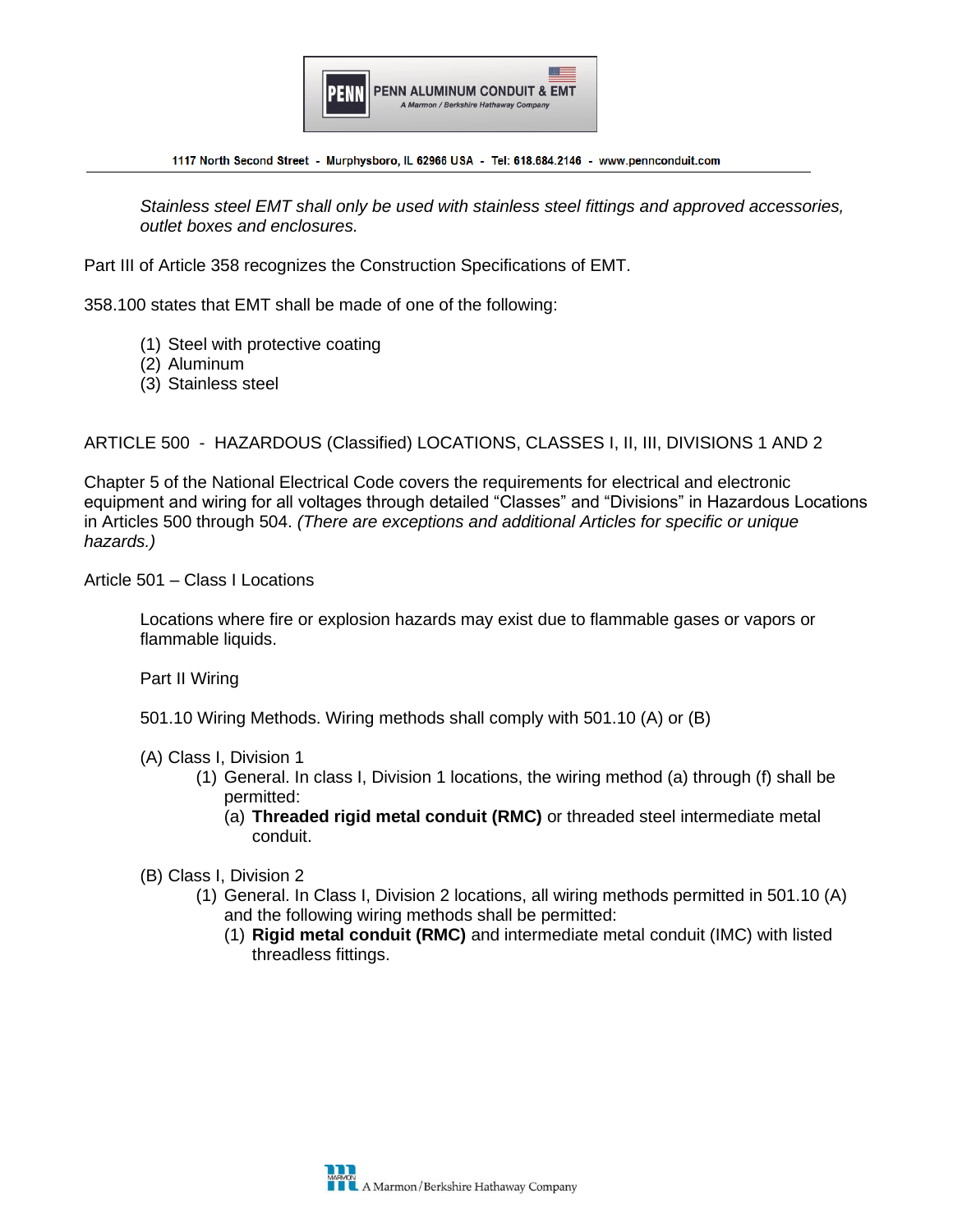

Article 502 – Class II Locations

Locations where fire or explosion hazards may exist due to combustible dust.

Part II Wiring

- 502.10 Wiring Methods. Wiring methods shall comply with 501.10 (A) or (B)
- (A) Class II, Division 1
	- (1) General. In Class II, Division 1 locations, the wiring methods in (1) through (5) shall be permitted:
		- (1) Threaded rigid metal conduit (RMC) or threaded steel intermediate metal conduit.
- (B) Class II, Division 2
	- (1) General. In Class II, Division 2 locations, the following wiring methods shall be permitted: (1) All wiring methods permitted in 502.10(A).
		- (2) **Rigid metal conduit (RMC)**, intermediate metal conduit (IMC), **electrical metallic tubing (EMT)**, dustttight wireways.
- Article 503 Class III Locations

Locations where fire or explosion hazards may exist due to ignitable fibers/flyings.

Part II. Wiring

- 503.10 Wiring Methods. Wiring methods shall comply with 503.10(A) or (B).
- (A) Class III, Division 1
	- (1) General In Class III, Division 1 locations, the wiring method shall be in accordance with  $(1)$  through  $(5)$ :
		- (1) **Rigid metal conduit (RMC)**, Type PVC conduit, Type RTRC conduit, intermediate metal conduit, **electrical metallic tubing (EMT)**, dusttight wireways, or Type MC or MI cable with listed termination fittings.
- (B) Class III, Division 2
	- In Class III, Division 2 locations, the wiring method shall comply with 503.10(A).

# **Flammability**

Aluminum alloys are used in numerous applications including building construction, transportation, home appliances, and offshore structures. This widespread use raises the question of 'Will Aluminum burn?'

Aluminum, just as steel, is a non-combustible material in the form of extruded Rigid Metal Conduit or EMT. Aluminum will melt when the temperature exceeds the melting point, it does not burn. This

**N**<br>A Marmon/Berkshire Hathaway Company